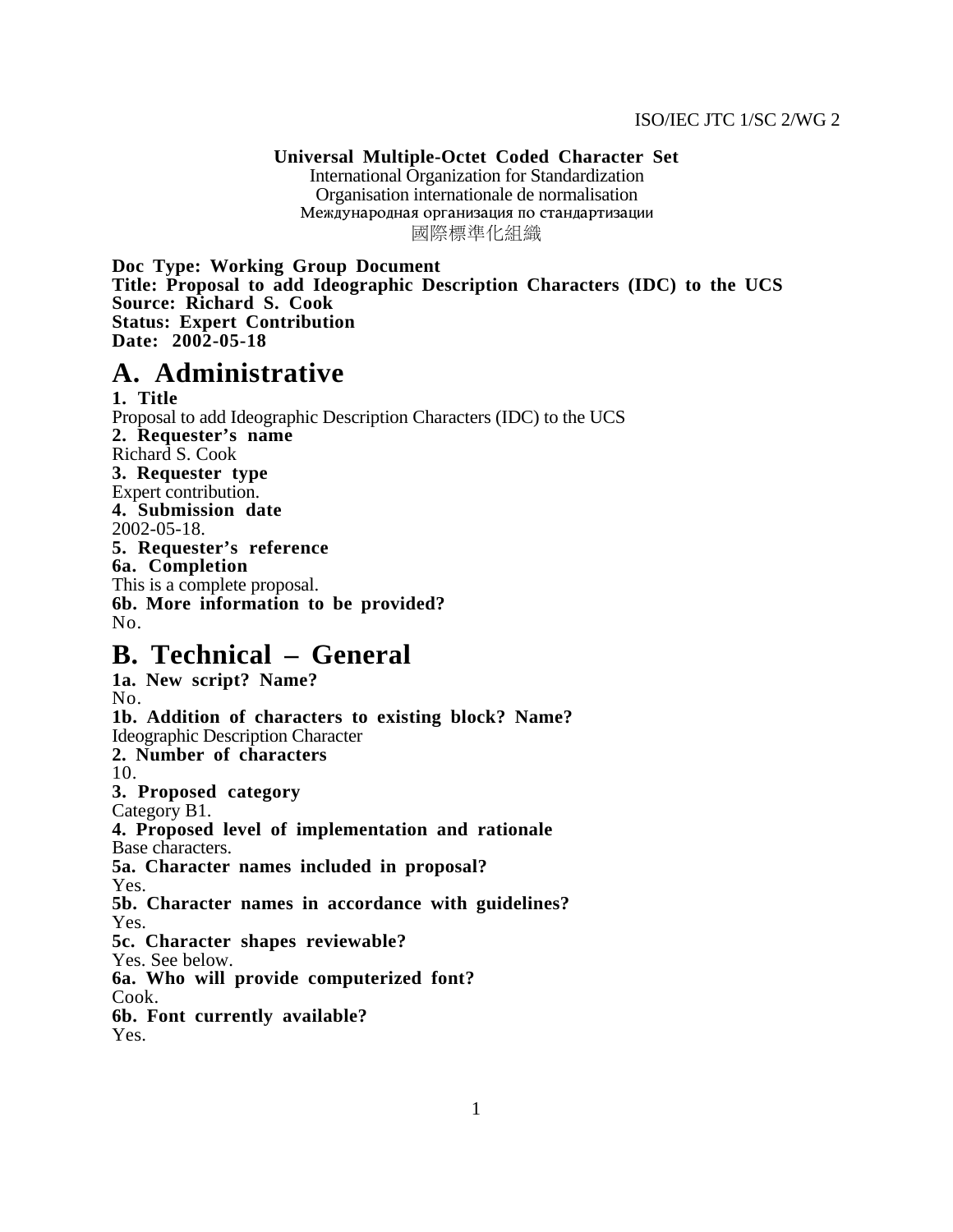Proposal to add Ideographic Description Characters (IDC) to the UCS

**6c. Font format?**

TrueType, and PostScript Type 1 formats are available.

**7a. Are references (to other character sets, dictionaries, descriptive texts, etc.) provided?**

Yes.

**7b. Are published examples (such as samples from newspapers, magazines, or other sources) of use of proposed characters attached?** Yes.

**7c. Proposed Unicode and ISO/IEC 10646 bibliographical citations:** See bibliography below.

**8. Does the proposal address other aspects of character data processing?** No.

# **C. Technical – Justification**

```
1. Contact with the user community?
Yes.
2. Information on the user community?
Chinese document processing.
3a. The context of use for the proposed characters?
Description of unencoded hanzi in a legacy (Big-5-based) system.
3b. Reference
See bibliography below.
4a. Proposed characters in current use?
Yes.
4b. Where?
Symbols originated in and have strong usage in Taiwan, Japan, US.
5a. Characters should be encoded entirely in BMP?
Yes.
5b. Rationale
Keep together with existing IDC.
6. Should characters be kept in a continuous range?
Yes, if possible.
7a. Can the characters be considered a presentation form of an existing character
or character sequence?
No.
7b. Where? / 7c. Reference
N.A.
8a. Can any of the characters be considered to be similar (in appearance or
function) to an existing character?
No.
8b. Where? / 8c. Reference
N.A.
9a. Combining characters or use of composite sequences included?
No.
9b. List of composite sequences and their corresponding glyph images provided?
N.A.
10. Characters with any special properties such as control function, etc.
included?
No.
```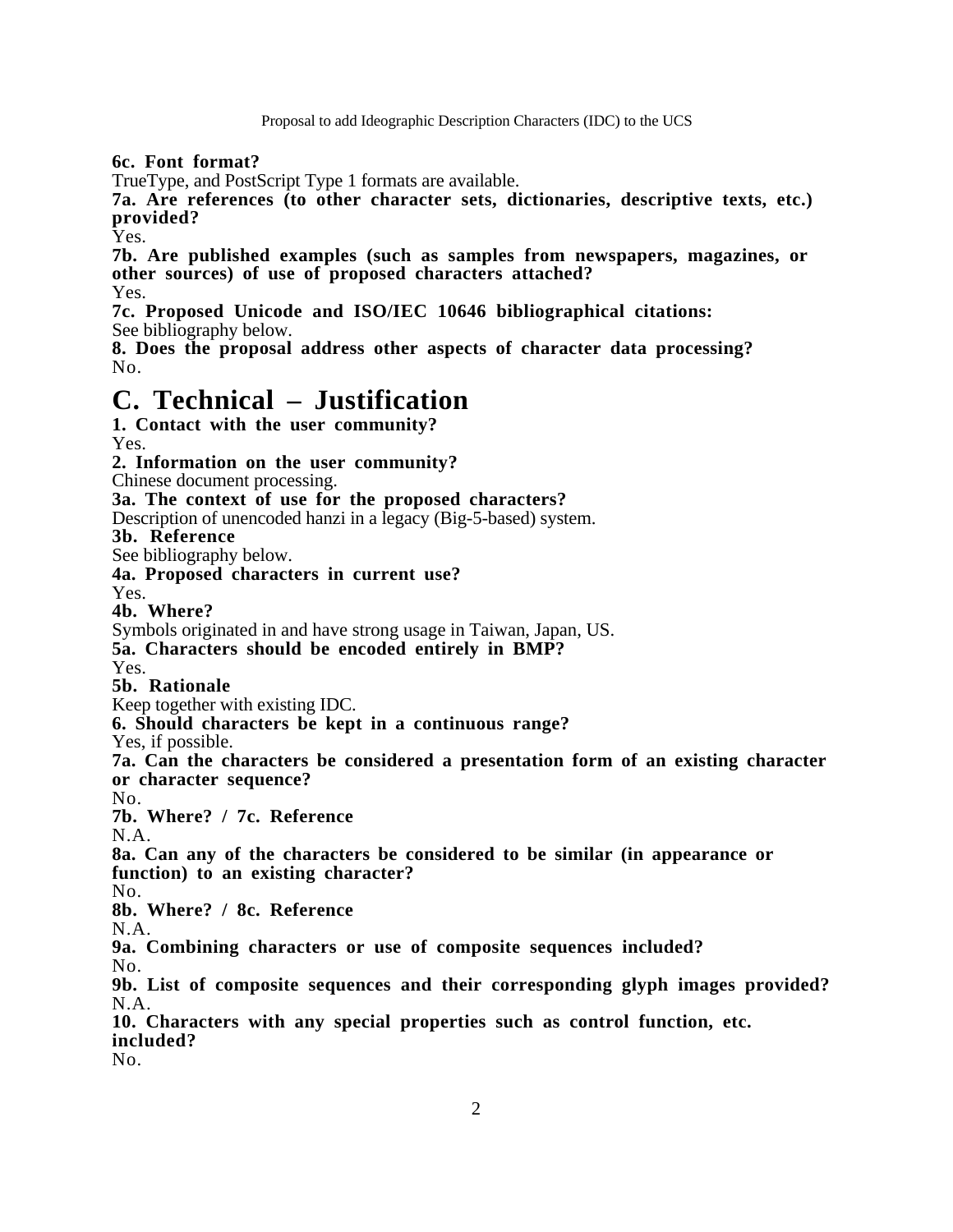### **D.0. Background**

The Chinese Document Processing (CDP) Laboratory in the Institute of Information Technology at Academia Sinica in Taiwan, ROC, developed a Big5-based system employing ideographic description characters ("operators") to represent Chinese characters not encoded in Big5. This extended Big-5 system and the syntax of its operators is described in the Chuang (1989) paper appended to this proposal, and also available here:

> [<http://linguistics.berkeley.edu/~rscook/images/CDM-jpg/index.html>](http://linguistics.berkeley.edu/~rscook/images/CDM-jpg/index.html) [<http://linguistics.berkeley.edu/~rscook/pdf/CDM-HanziMissingChar.pdf>](http://linguistics.berkeley.edu/~rscook/pdf/CDM-HanziMissingChar.pdf)

## **D.1. Attested Usage**

In the years since its initial development, a considerable amount of data has been amassed employing various versions of this system. The following two examples of usage amount to more than 81,000 database records (multiple fields per record):

• 羅鳳珠 Prof. Luo Fengzhu <gefjulo@saturn.yzu.edu.tw> and her students (at 台灣桃園 縣元智大學中語系) produced a 25,000 record index of the head-entries and phonological *fanqie* notation in the Middle Chinese rhyming dictionary *«Song Ben Guangyun»* (. 正切宋本廣韻》,台灣黎明文化事業公司出版,林尹校訂 1976 年出版).

• Indices and component descriptions for the complete  $\leq$ Hanyu Da Zidian $>$  (56,097) records) were produced in the CDP lab. Portions of this data were used in the production and proofing of the "kHanyu" field of the current Unihan database (see the description in the "kHanyu" section of the Unihan header).

#### **D.2. CDP Operators**

The full set of 13 visibly displayed CDP Operators is as follows:

 $\textcolor{red}{\Delta \hspace*{1.1cm} \Delta \hspace*{1.1cm} \Delta \hspace*{1.1cm} \Delta \hspace*{1.1cm} \Delta \hspace*{1.1cm} \Delta \hspace*{1.1cm} \textcolor{red}{\Delta}}$  oo  $\textcolor{red}{\text{8}}$  do oo  $\textcolor{red}{\text{8}}$  oo  $\textcolor{red}{\text{8}}$  do oo  $\textcolor{red}{\text{8}}$  do oo  $\textcolor{red}{\text{8}}$ 

## **D.3. Proposed IDC**

The first 3 of these,  $\mathbb{A} \triangleq \mathbb{A}$ , are infixal operators, functionally equivalent to 3 of the 12 Unicode/10646 "Ideographic Description Characters" (IDC): [U+2ff0], [U+2ff1], [U+2ff4]. Despite this functional equivalence, the differing syntax suggests that these 3 signs be assigned unique codepoints.

The remaining 10 CDP Operators do not have functional equivalents. The first 8 of these,  $\infty \, \otimes \, \otimes$  $\frac{1}{6}$  (  $\frac{1}{6}$   $\frac{1}{6}$   $\frac{1}{6}$   $\frac{1}{6}$   $\frac{1}{6}$   $\frac{1}{6}$   $\frac{1}{6}$   $\frac{1}{6}$   $\frac{1}{6}$   $\frac{1}{6}$   $\frac{1}{6}$   $\frac{1}{6}$   $\frac{1}{6}$   $\frac{1}{6}$   $\frac{1}{6}$   $\frac{1}{6}$   $\frac{1}{6}$   $\frac{1}{6}$   $\frac{1}{6}$   $\frac{1}{6}$   $\frac{1}{6}$ component, they specify the manner of multiplication of that single character component. The final two,  $\mathbb B$  and  $\Box$ , are employed for bracketing purposes, to delimit component description sequences of  $>2$  components in the stream of Big  $\overline{5}$  text. We would like to propose that for the purpose of future Unicode conversion of existing CDP data, all 13 of these characters be encoded in Unicode/10646.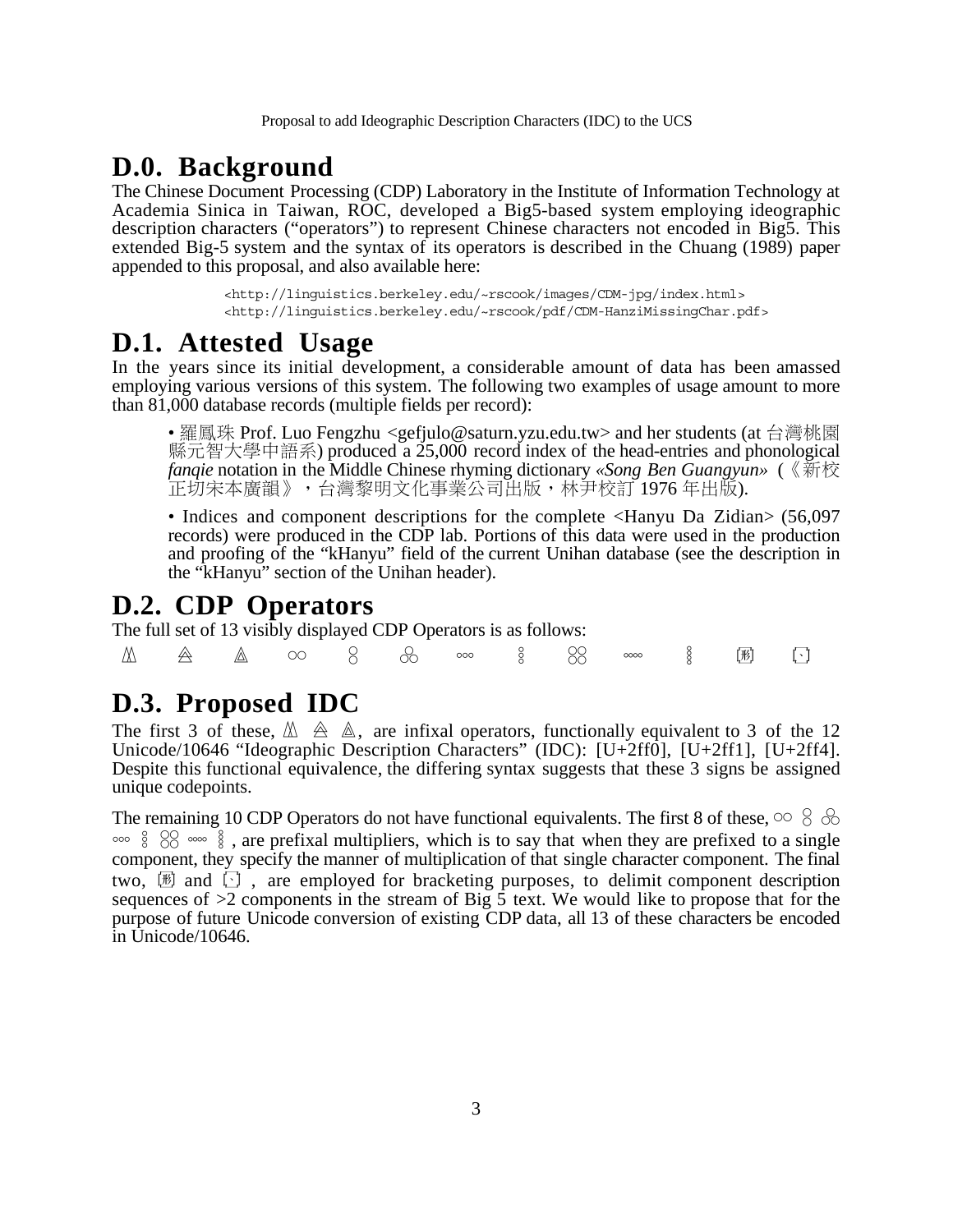# **D.4. Proposed Codepoints and Names**

|                 | $U+2FF.0$ | IDEOGRAPHIC DESCRIPTION CHARACTER<br>HORIZONTAL CONJOINER            |
|-----------------|-----------|----------------------------------------------------------------------|
|                 | $U+2FE1$  | IDEOGRAPHIC DESCRIPTION CHARACTER<br>VERTICAL CONJOINER              |
|                 | $U+2FE2$  | IDEOGRAPHIC DESCRIPTION CHARACTER<br>SURROUNDING CONJOINER           |
| OΟ              | $UI+2FF3$ | IDEOGRAPHIC DESCRIPTION CHARACTER<br>HORIZONTAL DOUBLE MULTIPLIER    |
| 0<br>O          | $UI+2FF4$ | IDEOGRAPHIC DESCRIPTION CHARACTER<br>VERTICAL DOUBLE MULTIPLIER      |
|                 | $U+2FE5$  | IDEOGRAPHIC DESCRIPTION CHARACTER<br>TRIANGLE MULTIPLIER             |
| ೦೦೦             | $U+2FE6$  | IDEOGRAPHIC DESCRIPTION CHARACTER<br>HORIZONTAL TRIPLING MULTIPLIER  |
| ooo             | $U+2FF7$  | IDEOGRAPHIC DESCRIPTION CHARACTER<br>VERTICAL TRIPLING MULTIPLIER    |
|                 | $U+2FE8$  | IDEOGRAPHIC DESCRIPTION CHARACTER<br>SQUARE MULTIPLIER               |
| 0000            | $U+2FE9$  | IDEOGRAPHIC DESCRIPTION CHARACTER<br>HORIZONTAL QUADRUPLE MULTIPLIER |
| oooo            | $U+2FEA$  | IDEOGRAPHIC DESCRIPTION CHARACTER<br>VERTICAL QUADRUPLE MULTIPLIER   |
| $[\mathcal{F}]$ | $U+2$ FEB | IDEOGRAPHIC DESCRIPTION CHARACTER<br>LEFT SPAN DELIMITER             |
|                 | $U+2FEC$  | IDEOGRAPHIC DESCRIPTION CHARACTER<br>RIGHT SPAN DELIMITER            |